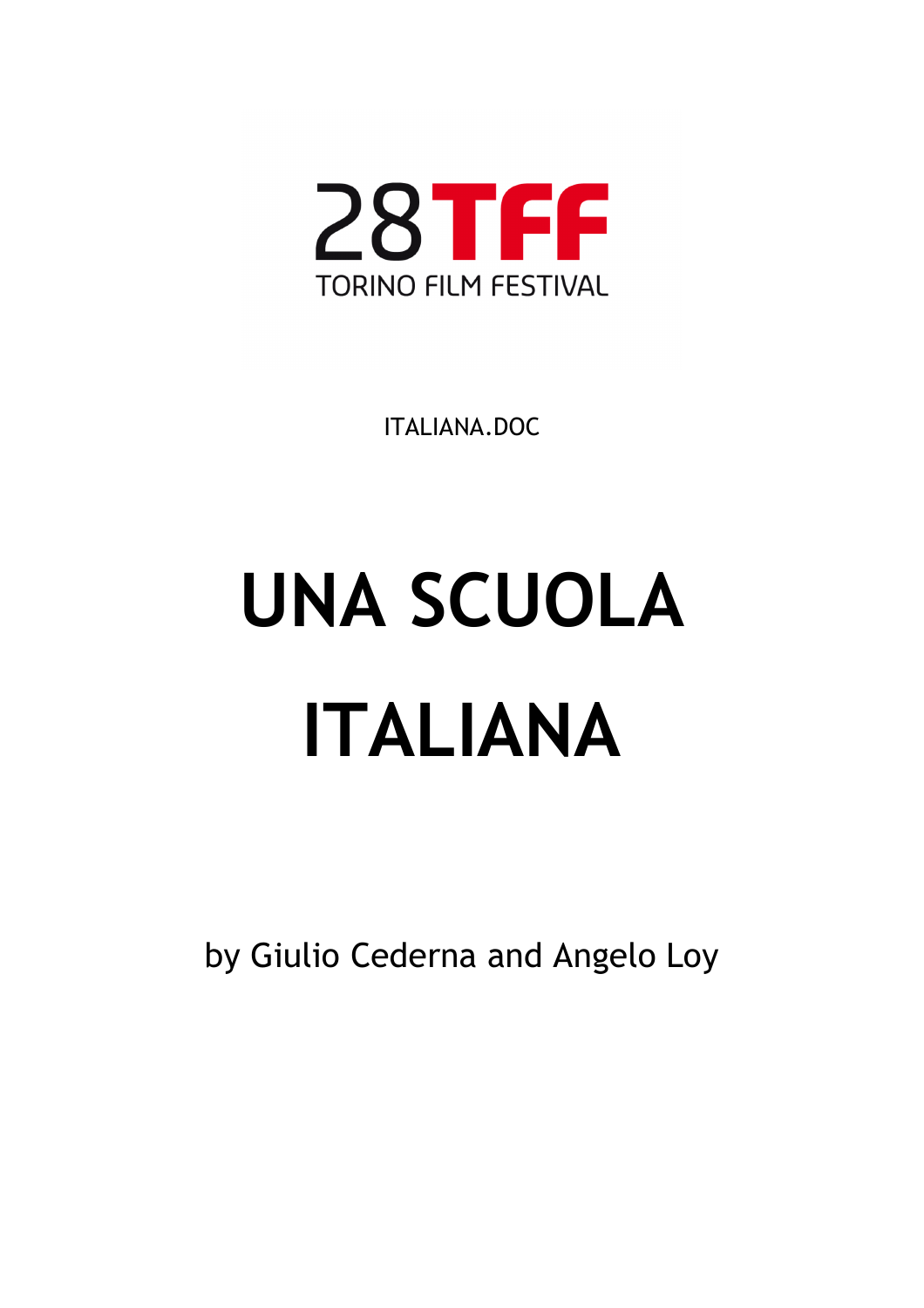*Asinitas Onlus*

### presents

## **UNA SCUOLA ITALIANA**

A documentary by *Giulio Cederna* and *Angelo Loy*

### **Synopsis**

In a nursery school classroom, a theatre workshop is taking place. Teachers tell Dorothy's adventurous trip in the magic land of Oz. The children who are listening are between 3 and 5 years old and they were all born in Italy from foreign-born parents. They attend Carlo Pisacane nursery school, in the heart of Torpignattara, popular and historic neighbourhood in Rome where nowadays more an more inmigrant families live. For this reason conflicts inside the neighbourhood raise and find in Pisacane school their symbol. "Too many foreign children, this school is a ghetto", the committee made up of Italian mothers thunders. "In Pisacane school there's a real emergency, that is not only didactic but also cultural and it regards the rights denied to our children».

The theatre workshop goes on while outside the political tempest rage and the school becomes a real national case. The vicissitudes of the little protagonists of the magic land of Oz and the protests organized in front of the school, blend in one single story that allows to see what is happening from another perspective: the children one.

Pisacane school is a workshop on Italy in the years to come. The film is an invitation to think without wearing blinkers about an epochal, complex theme, which is of great interest to the Country, and that cannot be solved on the basis of slogans or hurried ideological shortcuts.

UNA SCUOLA ITALIANA, ITALY 2010, 75', DV, no subtitles. Projection: DIGIBETA master

### **Cast & Credits**

Asinitas Onlus presents

In association with CINETECA di BOLOGNA and Fondazione Lettera27

### **UNA SCUOLA ITALIANA**

A film by Giulio Cederna and Angelo Loy

Produced by Cecilia Bartoli, Marco Carsetti and Alessandro Triulzi

Photography - Angelo Loy Editing - Aline Hervé

Music - Riccardo Cimino and Thierry Valentini

Sound - Giulio Cederna

Togheter with the children and their parents, the teachers and caretakers of the workshop of Scuola Comunale d'Infanzia Carlo Pisacane in Rome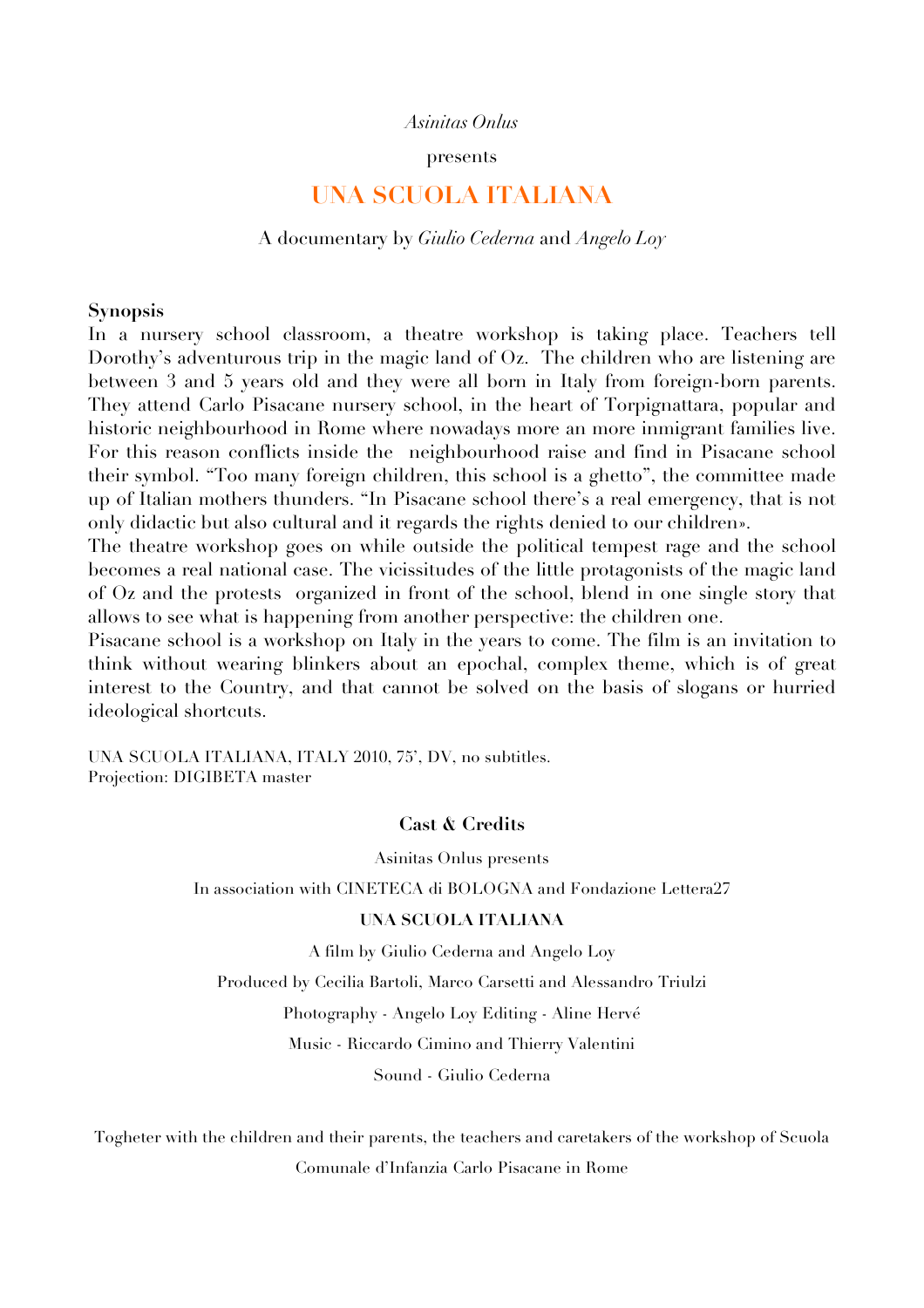# **DIRECTION'S NOTE** By *Giulio Cederna* and *Angelo Loy*

When we started to shoot *Una scuola Italiana* outside Pisacane school the uproar had already burst. The adult world shouted, deliberated, divided on the children one; it brought out press conferences, manifestos, demonstrations; via dell'Acqua Bullicante swarmed with journalists, cameramen and cameras, there weren't so many even at the time of *gangsterism.* While inside, children kept on drawing, dreaming, running, playing tag, building castles in the air, pretending to be Indians, together, imperturbable, in an unreal and outward calm artfully built by teachers and educators full of goodwill and patience.

We entered their blockhouse walking on the tip of our toes and we've been staying there for three months, almost always on our knees or on an unstable equilibrium, to film the workshop on the Oz Wizard promoted by Cecilia Bartoli from Asinitas association, togeteher with the activities of the nursery school carefully coordinated by Annarita Marino. We wanted to watch, to listen, to know, to film closely and at "the children level", that new world that was causing such an uproar in the old, exasperated adult world: a class mainly made up of foreign children from every part of the world: China, Pakistan, India, Bangladesh, Egypt, Romania, Morocco. Mostly "foreigners at home" as almost all of them were born in Italy and already have a Roman inflection.

In order to be accepted and to become invisible we played along: we join in the Oz workshop (awkwardly, we confess) playing *Mastichiz* and *Masticoz*, from the "mastichini" tribe , and Grand Vizier of the camera. Even the *boom*, even with its fake mouth, became *Peloz*, a soft toy from the land of Oz, that was especially appreciated by the children.

We're not sure whether those devices really worked as Peloz has been assaulted by hordes of screaming children for three months, but at least we had fun and we were taken back to our childhood, that is a key condition in order to try to put ourselves in our protagonists shoes.

Living three months inside Pisacane school in Rome has been an amazing experience. Day by day the blockhouse in a state of siege became our shelter, the children (foreigners, Italian, Chinese, Romanian) our children, the teachers, irreplaceable reference points in the bustle of modern life, and Torpignattara, with all its contradictions, our neighbourhood, a young and dynamic place where (thanks to foreign people) for every guy there are only two aged persons, not 5 or 6 as in the place where we live.

The normal simplicity (gained through wide pedagogical experience) of what was happening "inside", for us, was a more effective answer to the brutality and ignorance of what was happening outside. We hope this film will succeed in conveying at least one part of the lightness and innocence Yonut, Martina, Akib and